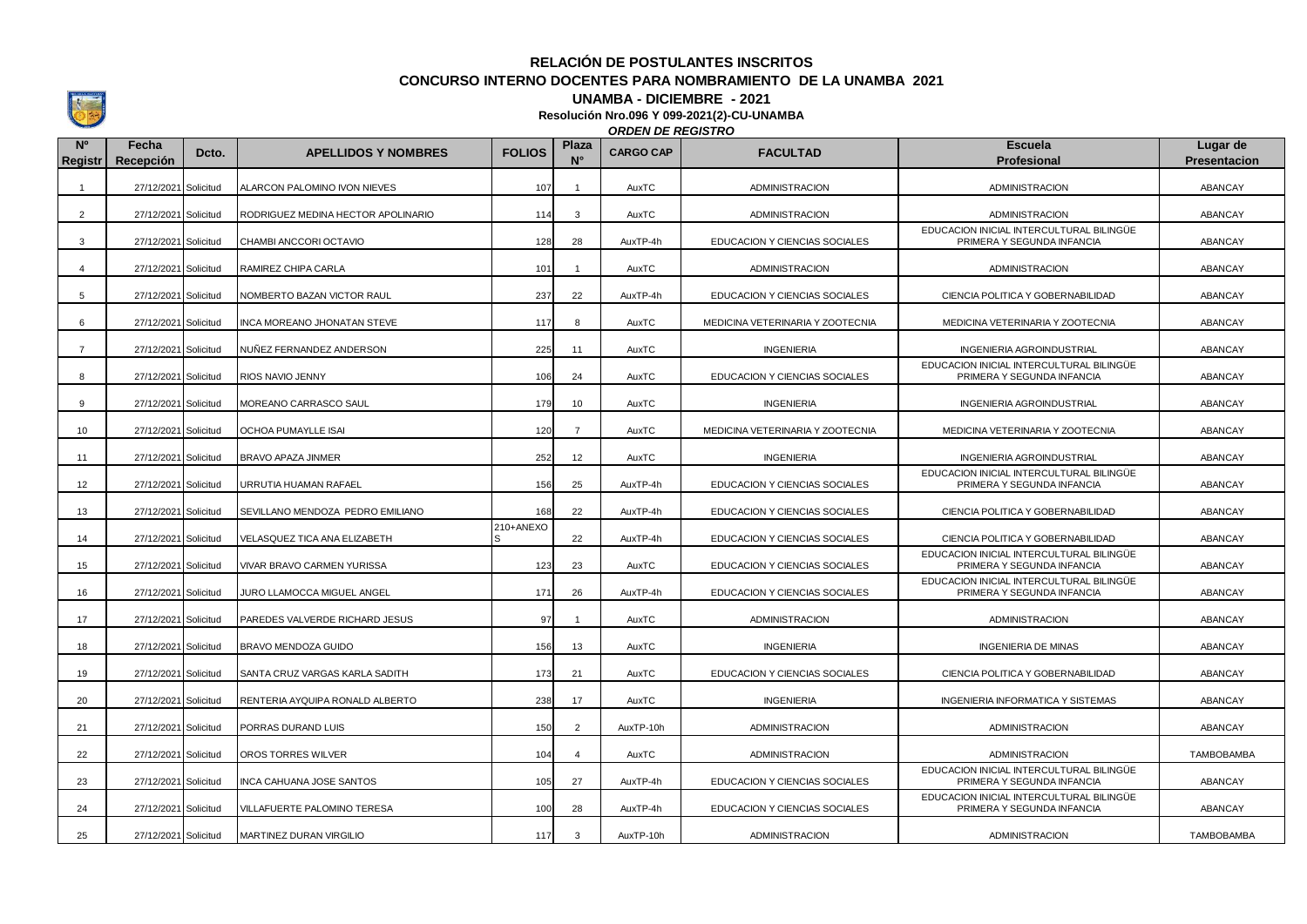**RELACIÓN DE POSTULANTES INSCRITOS CONCURSO INTERNO DOCENTES PARA NOMBRAMIENTO DE LA UNAMBA 2021**

## **UNAMBA - DICIEMBRE - 2021**

**Resolución Nro.096 Y 099-2021(2)-CU-UNAMBA**

## *ORDEN DE REGISTRO*

| N <sup>o</sup><br>Registr | Fecha<br>Recepción   | Dcto. | <b>APELLIDOS Y NOMBRES</b>           | <b>FOLIOS</b> | Plaza<br>$N^{\circ}$ | <b>CARGO CAP</b> | <b>FACULTAD</b>               | <b>Escuela</b><br><b>Profesional</b>                                   | Lugar de<br><b>Presentacion</b> |
|---------------------------|----------------------|-------|--------------------------------------|---------------|----------------------|------------------|-------------------------------|------------------------------------------------------------------------|---------------------------------|
| 26                        | 27/12/2021 Solicitud |       | CHATA MAMANI HAYDEE                  | 233           | 25                   | AuxTP-4h         | EDUCACION Y CIENCIAS SOCIALES | EDUCACION INICIAL INTERCULTURAL BILINGÜE<br>PRIMERA Y SEGUNDA INFANCIA | ABANCAY                         |
| 27                        | 27/12/2021 Solicitud |       | CHOQUE QUISPE DAVID                  |               |                      | AuxTC            | <b>INGENIERIA</b>             | <b>INGENIERIA CIVIL</b>                                                | <b>TAMBOBAMBA</b>               |
| 28                        | 27/12/2021 Solicitud |       | CHOCCATA CRUZ ERNESTINA ANDREA       | 173           | 25                   | AuxTP-4h         | EDUCACION Y CIENCIAS SOCIALES | EDUCACION INICIAL INTERCULTURAL BILINGÜE<br>PRIMERA Y SEGUNDA INFANCIA | ABANCAY                         |
| 29                        | 27/12/2021 Solicitud |       | ALVAREZ GALLEGOS AURELIO FRANCISCO   | 117           |                      | AuxTC            | <b>ADMINISTRACION</b>         | <b>ADMINISTRACION</b>                                                  | <b>TAMBOBAMBA</b>               |
| 30                        | 27/12/2021 Solicitud |       | VILCHEZ GAGO FORTUNATO PEDRO         | 68            | 13                   | AuxTC            | <b>INGENIERIA</b>             | <b>INGENIERIA DE MINAS</b>                                             | ABANCAY                         |
| 31                        | 27/12/2021 Solicitud |       | REYNAGA CHAVEZ DE SALAZAR RUSBITA    | 99            | 23                   | AuxTC            | EDUCACION Y CIENCIAS SOCIALES | EDUCACION INICIAL INTERCULTURAL BILINGÜE<br>PRIMERA Y SEGUNDA INFANCIA | ABANCAY                         |
| 32                        | 27/12/2021 Solicitud |       | DEL CASTILLO RUIZ CARO DAVID EDUARDO | 161           | 22                   | AuxTP-4h         | EDUCACION Y CIENCIAS SOCIALES | CIENCIA POLITICA Y GOBERNABILIDAD                                      | ABANCAY                         |
| 33                        | 27/12/2021 Solicitud |       | QUISPE MERMA RAFAEL RICARDO          | 152           | 18                   | AuxTC            | <b>INGENIERIA</b>             | <b>INGENIERIA INFORMATICA Y SISTEMAS</b>                               | ABANCAY                         |
| 34                        | 27/12/2021 Solicitud |       | MENDOZA ENRIQUEZ FELIX ANTERO        | 106           |                      | AuxTC            | <b>INGENIERIA</b>             | <b>INGENIERIA CIVIL</b>                                                | <b>TAMBOBAMBA</b>               |
| 35                        | 27/12/2021 Solicitud |       | ESPINOZA RIVAS GERMAN RAFAEL         | 105           | 14                   | AuxTC            | <b>INGENIERIA</b>             | <b>INGENIERIA DE MINAS</b>                                             | ABANCAY                         |
| 36                        | 27/12/2021 Solicitud |       | CHACCARA HUACHACA HERMENEGILDO       | 102           | વ                    | AuxTC            | <b>ADMINISTRACION</b>         | <b>ADMINISTRACION</b>                                                  | <b>TAMBOBAMBA</b>               |
| 37                        | 27/12/2021 Solicitud |       | <b>FLORES APAZA LUCY ANYELY</b>      | 184           | 25                   | AuxTP-10h        | EDUCACION Y CIENCIAS SOCIALES | EDUCACION INICIAL INTERCULTURAL BILINGÜE<br>PRIMERA Y SEGUNDA INFANCIA | ABANCAY                         |
| 38                        | 27/12/2021 Solicitud |       | <b>GAMARRA PERALTA KARINA</b>        | 89            | 18                   | AuxTC            | <b>INGENIERIA</b>             | <b>INGENIERIA INFORMATICA Y SISTEMAS</b>                               | ABANCAY                         |

UNIVERSIDAD NACIONAL WEARER **SEP** Ing. Agustin Elguera Hilares r: